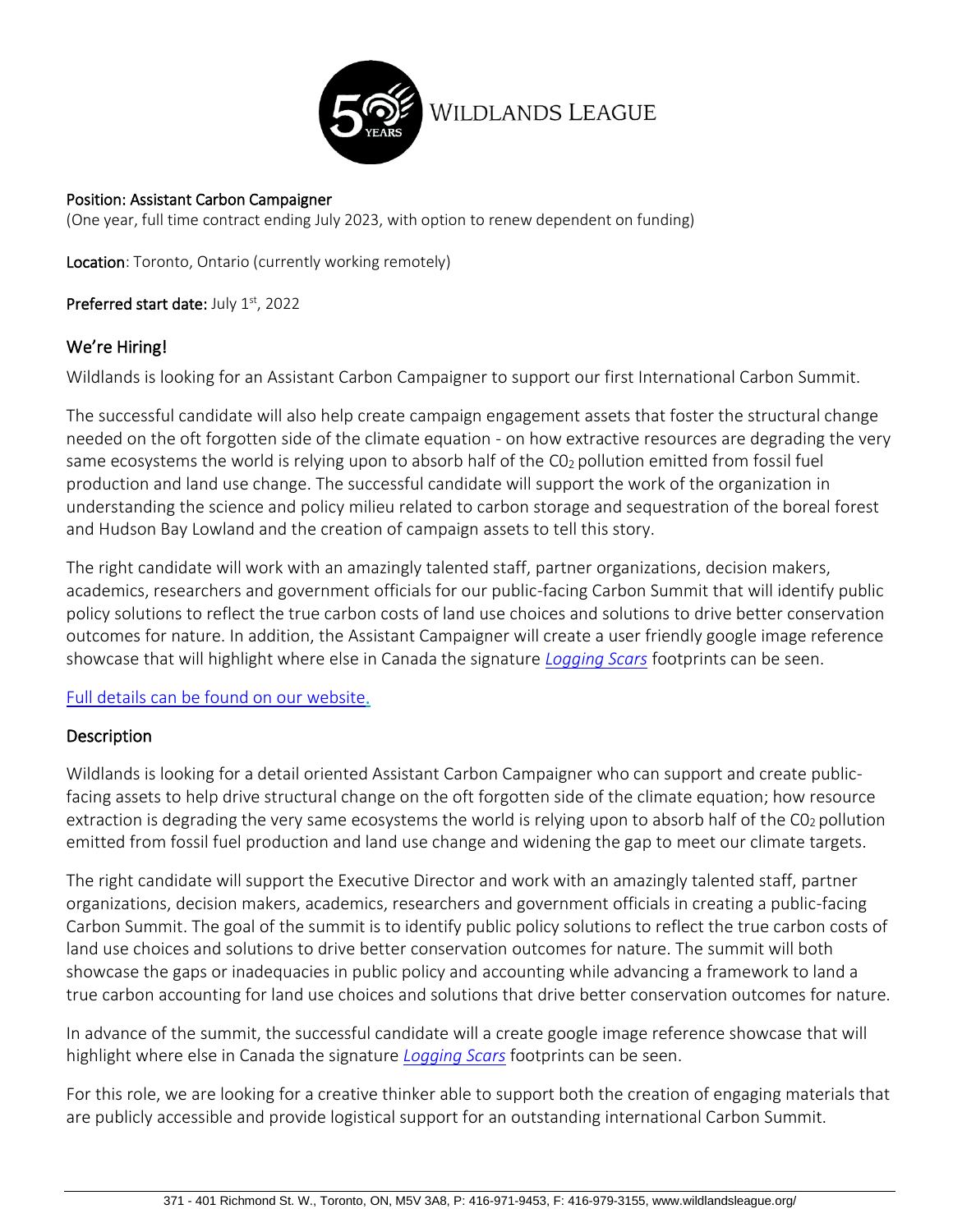

# Who We Are

Wildlands League is one of Canada's pre-eminent conservation organizations with over 30,000 supporters, and growing.

We are policy experts, strategist and communication specialists standing up for wildlife and standing with communities.

We tackle irresponsible development that threatens precious rivers, lakes and wildlife habitat. We give voice to Canada's nature to make sure at least half of the country is protected forever for all our kids, for climate and for the planet and have been working in the public interest since 1968.

Our work has led to a recently concluded [private prosecution](https://wildlandsleague.org/project/victor-diamond-mine/) of De Beers for failing to provide mercury monitoring data relating to the operation of its Victor Diamond Mine, our ground-breaking study *[Logging](https://loggingscars.ca/wp-content/uploads/2019/12/LoggingScarsPressReleaseFinal.pdf) [Scars](https://loggingscars.ca/wp-content/uploads/2019/12/LoggingScarsPressReleaseFinal.pdf)* to open the pandora's box of just how much carbon is lost from clear cutting, and the announcement of a newly propose[d National Marine Conservation Area](https://marine.wildlandsleague.org/media-room/) greater than 90,000 square km.

## Scope and Responsibilities

Reporting to the Executive Director, the Assistant Carbon Campaigner is responsible for supporting the publicfacing campaign to ignite a structural shift in how carbon is counted and accounted for in land use choices. Specifically, you will support the creation of an international Carbon Summit and create a google reference showcase that will highlight where else in Canada the signature *[Logging Scars](https://loggingscars.ca/)* footprints can be seen.

## Key responsibilities

- Work with the Executive Director, staff and our community of collaborators to develop the international Carbon Summit
- Create assets, engage and liaise with attendees for the international Carbon Summit
- Provide logistical support for the Carbon Summit and curate all materials and products needed
- Using the Logging Scars report and methodology create a database of where this logging footprint can be seen elsewhere
- Working with our digital team, create a user-friendly interactive showcase to profile the online images of Logging Scars across Canada
- Contribute to the overall mission of Wildlands

## Requirements

- A commitment to preserving the natural world
- Post-secondary graduate, up to 30 years old or younger
- Be a Canadian citizen, Permanent Resident, or someone who has been granted refugee status in Canada